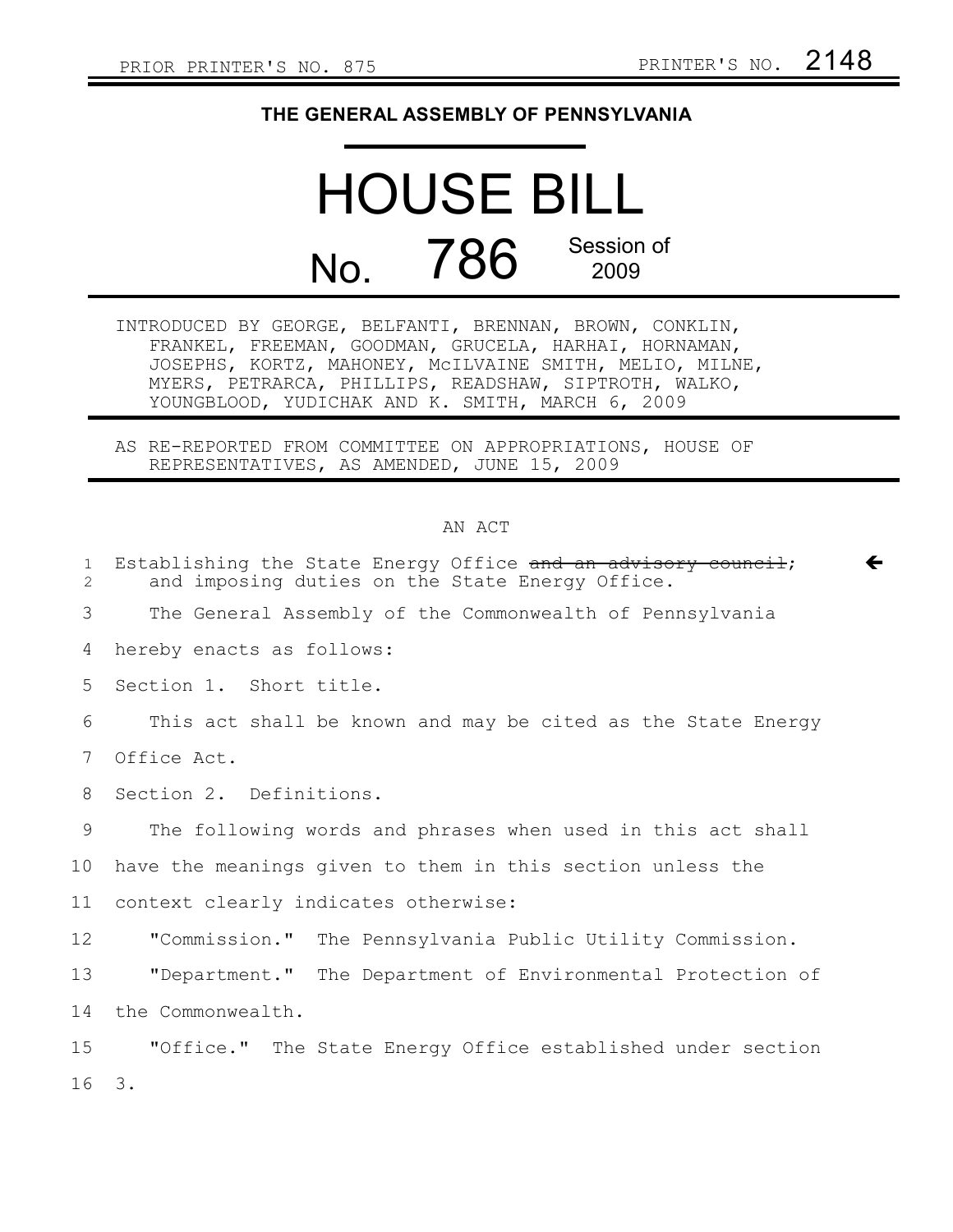"Secretary." The Secretary of Environmental Protection of 1

the Commonwealth. 2

Section 3. The State Energy Office. 3

The State Energy Office is established in the Department of Environmental Protection to promote the goals of energy development and energy conservation. 4 5 6

Section 4. Composition of office. 7

The secretary shall designate an executive director and hire the staff of the office in accordance with procedures of the department. 8 9 10

Section 5. Advisory council. 11

An advisory council to the office is established. The 12

Governor shall appoint persons to the council who shall be 13

members of the General Assembly, the business and transportation 14

 $\leftarrow$ 

 $\overline{\mathbf{C}}$ 

community of this Commonwealth, public officials and the general 15

public. The purpose of the council is to provide advice and 16

assistance to the office on matters affecting the State's energy-17

situation. The members shall be reimbursed for the expense of 18

participating in council functions. 19

Section  $65$ . Powers and duties of office. 20

The powers and duties of the office are as follows: 21

(1) To promote the development of this Commonwealth's indigenous and renewable energy resources through programs involving information and technical and financial assistance. 22 23 24

(2) To assist the Department of General Services in promoting the efficient use of energy by the State government and all sectors of this Commonwealth. Working with the Governor's Green Government Council, the office will encourage energy efficiency and conservation through programs providing information and technical and financial assistance. 25 26 27 28 29 30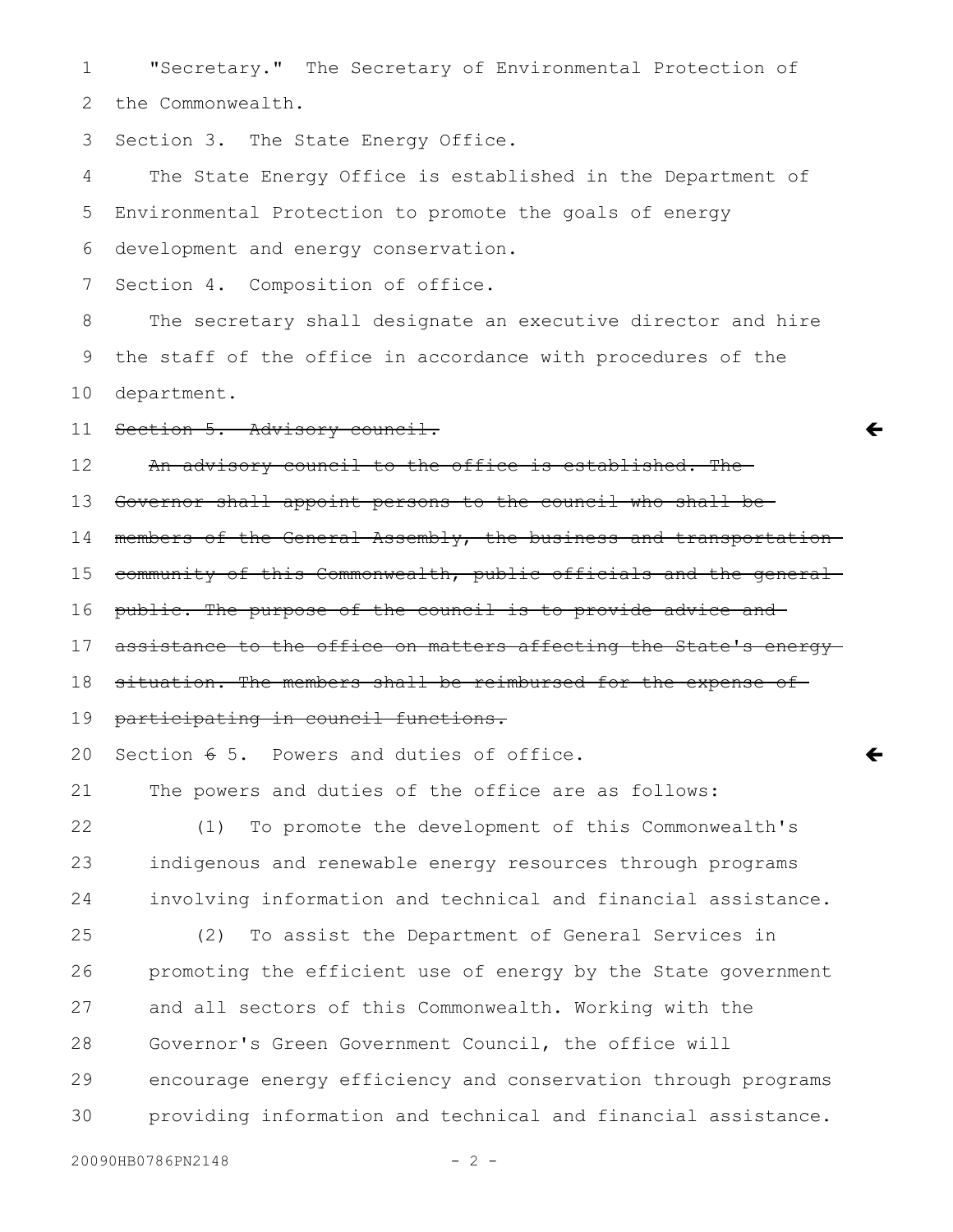The office will also work with the commission to develop specific programs to promote energy efficiency for commercial, industrial and residential consumers of deregulated utilities, such as natural gas and electricity. 1 2 3 4

(3) To be the point of contact for private and government energy matters and the lead Commonwealth agency for energy policy development. The office will regularly update the Commonwealth's energy policy to determine new opportunities for energy development and energy conservation. 5 6 7 8 9

(4) To be the primary manager and coordinator of Federal energy grants, petroleum overcharge funds and private energy grants. 10 11 12

(5) To assist the Department of General Services in the review of energy-related plans, programs, policies and regulations of Commonwealth agencies and to provide recommendations to further promote energy development and energy conservation. The office is authorized to intervene in energy-related proceedings of the commission and other Federal or State regulatory agencies. 13 14 15 16 17 18 19

(6) To monitor prices of petroleum and supplies of petroleum products available for use in this Commonwealth to determine whether there exists or is likely to exist an emergency shortage under section 2802-C(d) of the act of April 9, 1929 (P.L.177, No.175), known as The Administrative Code of 1929, and to conduct emergency allocation measures during a period of declared emergency petroleum product shortage under section 2802-C of The Administrative Code of 1929. The office will also monitor the price and supply of energy to provide information to the Governor on the changing impact of energy prices on the Commonwealth's economy. 20 21 22 23 24 25 26 27 28 29 30

20090HB0786PN2148 - 3 -